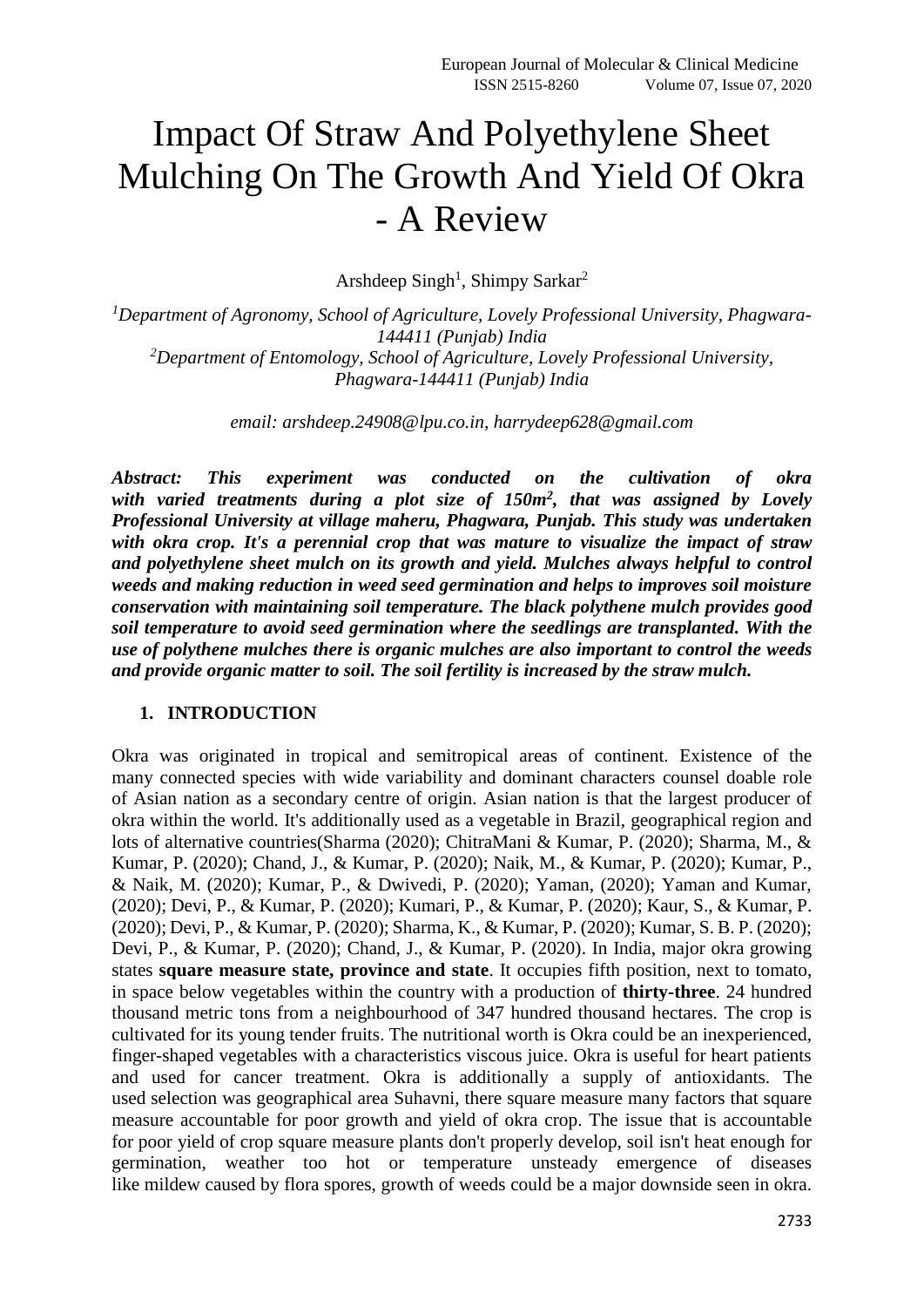By mistreatment totally different mulching varieties weeds is suppressor soil is preserved close to the foundation of the crop but, the mulches, changes the plants surroundings looking on the properties of the mulches and also the level of the mulches, changes the

| S.no.          | Amount per 100 grams | daily value |
|----------------|----------------------|-------------|
|                | Total fat 0.2 g      | $0\%$       |
| $\overline{2}$ | Cholesterol 0 mg     | $0\%$       |
| 3              | Carbohydrates 7g     | 2 %         |
| $\overline{4}$ | Sodium 7 mg          | 0%          |
| 5              | Potassium 299 mg     | 8 %         |
| 6              | Protein 1.9 g        | 3 %         |
| $\overline{7}$ | Vitamin A            | 14 %        |
| 8              | Vitamin C            | 38 %        |
| 9              | Vitamin D            | $0\%$       |
| 10             | Vitamin B-6          | 10 %        |
| 11             | Vitamin B-12         | $0\%$       |
| 12             | Calcium              | 8 %         |
| 13             | Iron                 | 3 %         |
| 14             | Magnesium            | 14 %        |
| 15             | Calories             | 33%         |

plants surroundings looking on the properties of the mulches and also the level of the physical contact between the mulches materials and also the soil.

### Sources: USDA

The employment of polyethylene, straw mulches for season vegetables production within the analysis farm, will increase the soil temperatures, conserves soil wet. During this manner it plays a positive role within the conservation. The target of the analysis work isto work out the results of various mulching materials on the expansion of okra. alternative objectives square measure to be illustrious that mulching material can have the very best growth performance.

**1. Polyethylene sheet mulching or plastic mulch:** Polythene mulch is also known as plastic mulch to reduce weed infestation in dry land agriculture where the wate is too limited there these types of mulches will be helpful. Crops grow through slits or holes in skinny plastic fabric. There square measure such a lot of edges as follows:

**a.) The employment of plastic mulch alters soil temperature:** Dark mulches and clear mulches applied to the soil intercept daylight warming the soil permitting earlier planting yet as encouraging quicker growth early within the season.

**b.) Soil wet retention:** Plastic mulches scale back the number of waters lost from the soil because of evaporation. this implies less water are required for irrigation. Plastic mulches additionally aid in equally distributing wet to the soil that reduces plant stress.

**c.) Weed management:** Plastic mulches helps to change the temperature conditions of the soil that ultimately results in suppression of weed seeds, that ultimately results in suppression of weed seeds, that thereby inhibit most annual and perennial weeds. Reduction within the leach of fertilizer: the employment of drip irrigation in conjunction with plastic mulch permits one to scale back leach of fertilizers. victimisation drip irrigation eliminates the employment of flood and furrow irrigation that applies giant quantities of water to the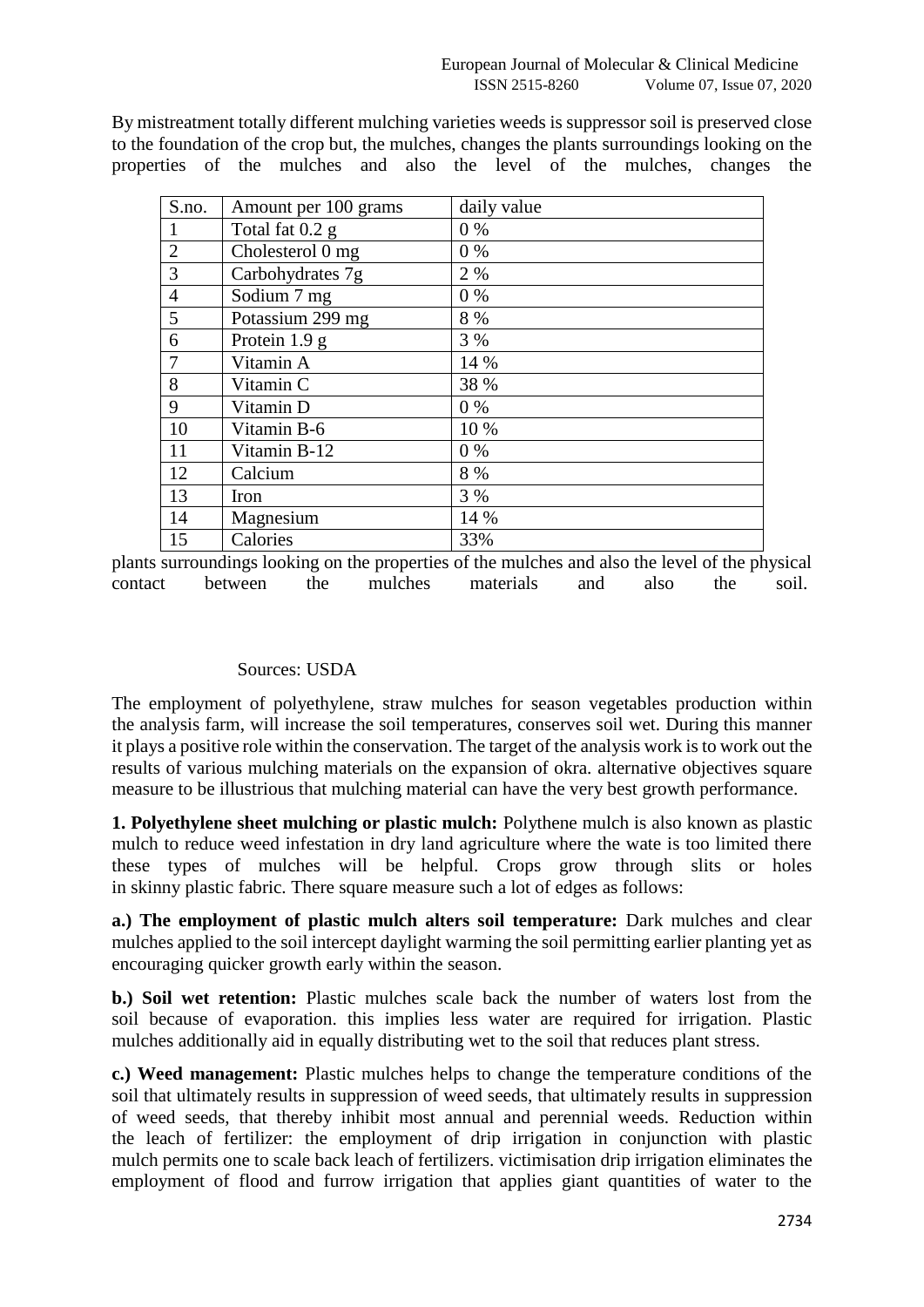soil that successively tends to leach gas and different nutrients to depths below the basis zone. Drip irrigation applies lower amounts of water with fertilizers injected and so these fertilizers required for adequate plant growth in comparison to broadcast fertilization(Kumar, P. (2019); Kumar, D., Rameshwar, S. D., & Kumar, P. (2019); Dey, S. R., & Kumar, P. (2019); Kumar et al. (2019); Dey, S. R., & Kumar, P. (2019); Kumar, P., & Pathak, S. (2018); Kumar, P., & Dwivedi, P. (2018); Kumar, P., & Pathak, S. (2018); Kumar et al.,2018; Kumar, P., & Hemantaranjan, A. (2017); Dwivedi, P., & Prasann, K. (2016). Kumar, P. (2014); Kumar, P. (2013); Kumar et al. (2013); Prasann, K. (2012); Kumar et al. (2011); Kumar et al. (2014). **d.) Improved crop quality:** Plastic mulches keep ripening fruits off the soil. This reduced contact with the soil decreases fruit rot similarly as keeps the fruit and vegetables clean.

**2. Straw mulching:** putting the same layer of straw on the surface of soil. Straw mulch is often made of the stems of grains. once the heads of oats, wheat, barley or rye are aloof from the stalks, the stalks are dried and used as straw. There are such a big amount of advantages as follows:

**a.) Straw is organic:** Straw comes from harvested crops and fields and may be a present substance. It doesn't have to be compelled to be factory-made. Its sometimes obtainable in abundance and it replenishes itself too. Straw mulch is really a inexperienced, organic mulch to settle on for your garden.

**b.) Straw prevents weeds:** A layer of straw mulch inhibits weed growth.

**c.) Straw prevents erosion:** Straw mulch can shield field from attainable erosion caused by rain. Mulching with straw additionally keeps your garden soil cool, that seriously cuts down on you would like for frequent summer watering.

**d.) Straw is convenient:** Straw mulching may be a nice different to regular soil cultivation with a turn tiller. Tillers will be significant, troublesome to regulate and time overwhelming to use. Once you apply this organic mulch, you're most likely in serious trouble the season. In most cases, you won't have to be compelled to reapply straw a lot of unless winds scattered a lot of it before long once it had been unfolding. Straw mulch is extraordinarily straightforward to figure with.

### **Review of Literature**

- Albregts and Howard (1973) reported that marketable yields of okra with plastic mulch is bigger with a totally mulched bed than with associate un-mulched or strip mulched bed. Where the plastic mulch was used there is no weed competition and conserved soil moisture.
- Producers of gardening crops usually use plastic mulches to heat the soil, inhibit weeds or conserve wet close to the roots of the crops. Weeds are unable to grow properly when there is excess amount heat present. **(**Grundy *et al.,* 2007).
- The result on okra cultivated with or while not plastic mulch was evaluated. The crop was direct seeded on April one and April five, 1996 and a clear polythene film of fifty microns was applied for mulching. the very best yields were obtained with the primary sowing date. Mulching conjointly influenced each crop timing and the final yield as pod production was higher with mulch than while not mulch (35 t/ha and twenty-four t/ha respectively). (Incalcaterra, G. and Vetrano, F 2000).
- Mulches are used to cover the surface of the soil nearby crop plants to develop ecofriendly and favorable conditions for crop growth and development. (Bhutia *et al.,* 2017).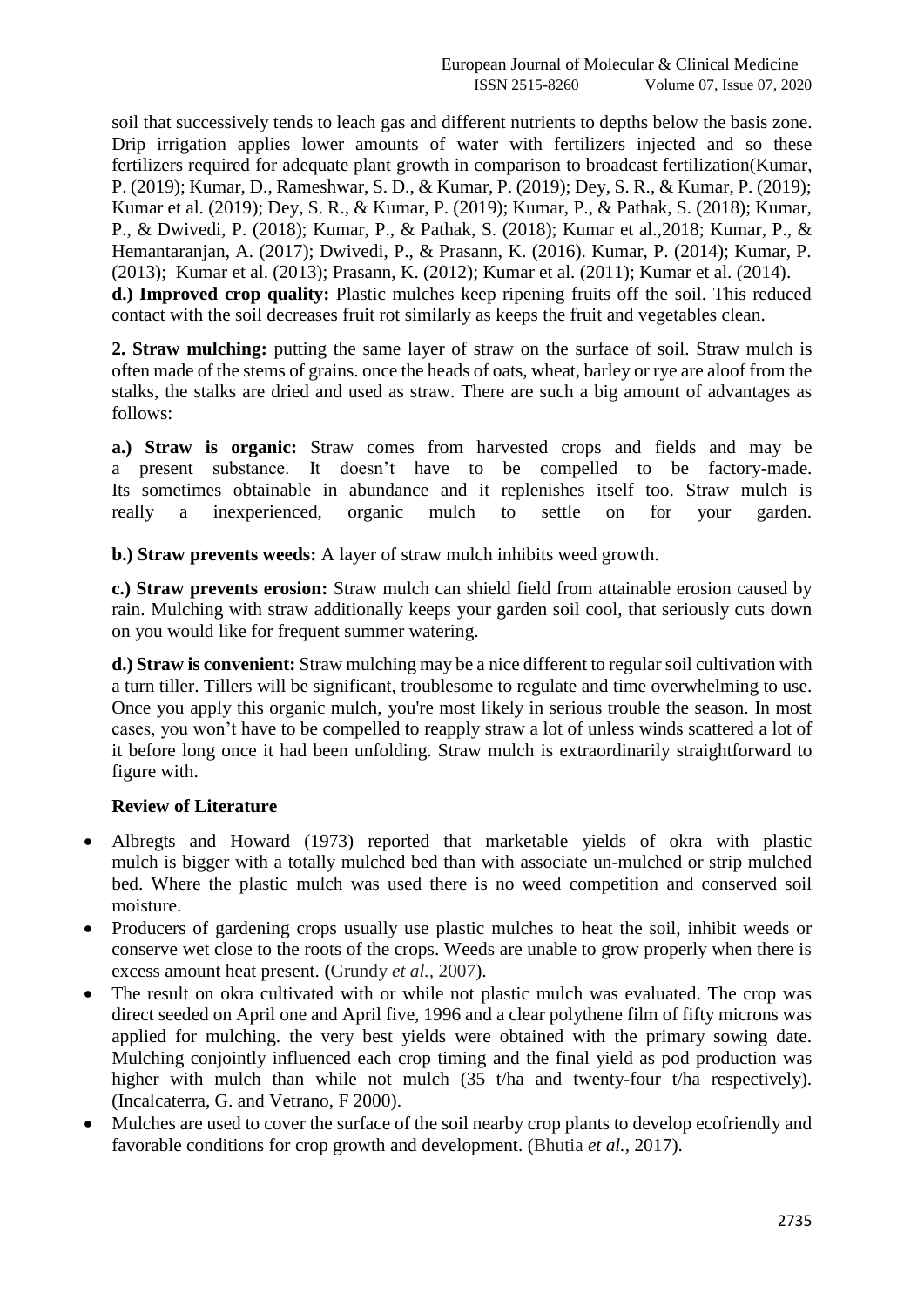- Mulches affect the micro-environment, modifying the energy balance of the plant environment and decreasing the soil water loss. **(**Gordon *et al.,* 2006).
- The better growth with black plastic mulch may be attributed to reduced weed population resulting in less competition of weeds with plants making more availability of nutrients to the plant for growth. Weeds have more adaptability and they are aggressive in nature to take more and more nutrients as much possible. If the less amount of fertilizer is present in the soil, then weed will compete more and able to produce seeds quickly. (Awodoyin *et al.,* 2007).
- The improvement in growth characters as a results of mistreatment mulches may well be thanks to the sweetening in chemical change and alternative metabolic activities. Mulches continually enhancing plant growth by reducing weed competition (Intra competition) by not proving enough area to weeds for correct growth. For any reasonably plant growth, they have a medium for correct growth. (Mahadeen *et al.,* 2014).
- Mulches profit the plant growth by preserving soil structure and acting as a barrier to the downfall that causes soil compaction and eroding. Less- compacted soil provides a much better atmosphere for seed plant emergence and root growth. Mulches are useful for conserve soil from erosion thanks to the downfall. as a result of there's no direct contact of raindrops with the soil and having terribly less likelihood of eroding. The upmost soil is far fertile as a comparison to lower soil. Mulches are useful to cut back leach the nutrients thanks to downfall water. (Kumara and Dey, 2011).
- The better root growth is additionally as a result of plastic mulch creates a salt-free zone round the plant root age, encouraging higher growth. The groundwater can evaporate because of hot temperature. All the nutrients are water soluble and having salt content conjointly. whenever there's high evaporation magnitude relation that salt is going to be lift on the surface of soil as a result of water are going to be regenerate into vapour kind however the salt can ne'er be regenerate into vapour kind. So, mulch can keep safe to the soil from saltation. (Talathi and Mandavkar 2013).
- Reported that the mulched plots had higher soil wet content than non-mulched plots, that has absolutely mirrored on vegetative and yield parameters. there's no direct contact of soil with daylight, within the dryland areas wherever water is simply too abundant vital for the crops. Mulches are operating as a medium of non-transferred rays and proving protection. There's an on the spot comparison between the mulched and non-mulched areas. (Gao *et al.,* 2019).
- The increase in yield due to plastic mulch may be attributed due to the retention of high temperature, soil moisture and enhanced soil microorganism activity resulting in more availability of nutrients. All the nutrients are water-soluble and able to present in the soil for a long time, due to the high temperature more water will evaporate in one day. Mulch will save water and gives proper growth to plants. (Rahman *et al.,* 2001).
- The cost of polythene is comparatively high resulting in higher cost of cultivation but its efficiency in increasing yield has compensated the cost. The cost of input is increased by using a polythene sheet as per the requirement. It will consider as an item of additional expenditure on the cropping period. but the output will also more due to more yield and less infestation of weeds. If weeds are very less in the field, it means the weedicide or herbicides will not use to kill them. **(**Mahadeen *et al.,* 2014).
- Mulching is one among the only and most helpful preserving practices that may use as a protecting layer of a cloth that's unfold on prime of the soil. Mulches will either be organic like vermicompost, grass clippings, straw, saw dirt and similar materials or inorganic plastic. Organic mulches conjointly improve the physico-chemical condition of the soil. (Singh *et al.,* 2018).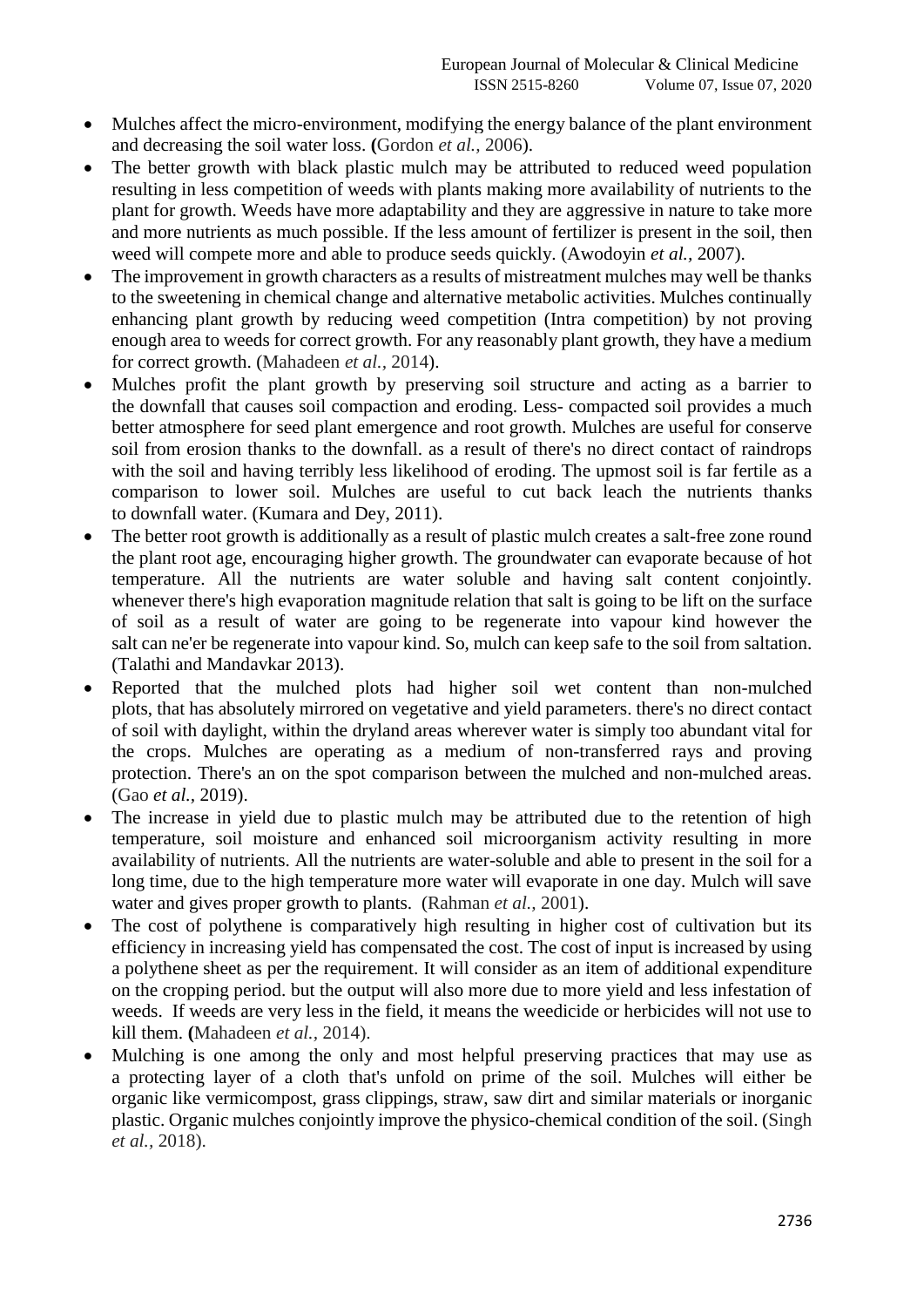- As these mulches slowly decompose, they provide organic matter which helps greater organic carbon, source of plant nutrients and thereby improves plant growth and yield. Mostly the organic mulches are straw mulch means the residue part of the crops are always preferred by the farmers for mulch and after proper decomposition, they will release nutrients in the soil and enhance the yield capacity and also increase soil fertility and productivity. (Muhammed *et al.,* 2015).
- Organic mulching has the best and pronounced effect throughout the growth periods as compared to that of the other mulching materials in conserving the soil moisture due to the fact that the sawdust mulch can retain much more moisture as compared to the other soil mulching agent. (Panigrahi *et al.,* 2007).
- Organic mulching can, in turn, enhance a higher nutrient availableness to the plants. The figure depicts the wood mulch performs higher results compare to alternative treatments (Pakdel *et al.,* 2011).
- The interactions between the mulches and element were important for crop yield attributes and crop yield apart from the fruit girth. Among the varied treatment combination, black plastic mulch + 100% N was found to be important superior over different treatment combos. (Tan *et al.,* 2009).
- Mulch will facilitate plant food placement and cut back the loss of plant nutrient through hatching. Mulching will offer a barrier to soil pathogens. (Olasotan *et al.,* 2001).

## **2. CONCLUSION**

The mulch in okra crop is so much effective due to having more spacing between plant to plant and row to row (45 \* 15cm). The weeds are very much aggressive in nature and able to take maximum nutrients from the soil to complete their life cycle. In case of mulch, mulch is giving proper space and favorable soil conditions to weeds whatever they needed to grow very well. The temperature under the mulch condition will increase which is very much harmful for the weed growth and proving protection from the direct contact of sunlight. The moisture level under the mulch condition will remain present for long time and plant will take water when they need.

### **REFERENCES**

- [1] Albregts, E.E., EE, A. and CM, H., 1973. Effect of Fertilization and Mulching with Biodegradeable Polyethylene-coated Paper on Responses of Okra and Peppers.
- [2] Awodoyin, R.O., Ogbeide, F.I. and Oluwole, O., 2007. Effect of three mulch types on growth and yield of tomato and weed suppression in Ibadan, Rainforest-Savana transition zone of Nigeria. *Tropical Agric. Res. Ext*, *23*(2), pp.112-117.
- [3] Bhutia, T.L., Singh, S.H. and Reddy, K.S., 2017. Effect of mulching and nitrogen on growth, yield and economics of okra (Abelmoschus esculentus). *Ecology Environment and Conservation*, *23*(2), pp.826-832.
- [4] Gao, H., Yan, C., Liu, O., Ding, W., Chen, B. and Li, Z., 2019. Effects of plastic mulching and plastic residue on agricultural production: A meta-analysis. *Science of the Total Environment*, *651*, pp.484-492.
- [5] Gordon, G., 2006. The Effects of Color Plastic Mulches and Row Covers on the Growth and Production of Okra and Summer Squash (Doctoral dissertation).
- [6] Grundy, A.C. and Bond, B., 2007. Use of non-living mulches for weed control. *Non-Chemical Weed Management*, pp.135-153.
- [7] <https://fdc.nal.usda.gov/fdc-app.html#/?query=ndbNumber:11278>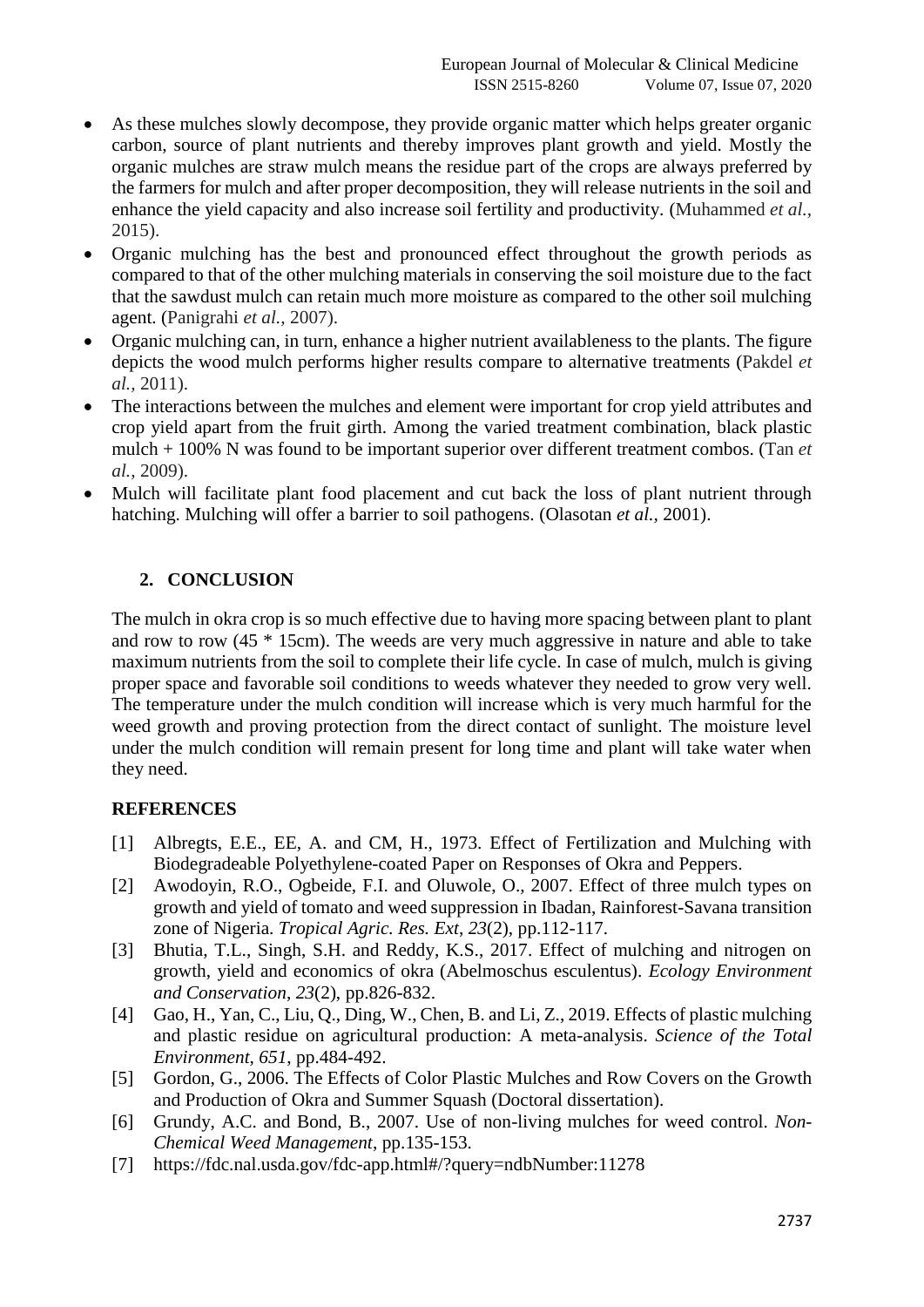- [8] Incalcaterra, G., Iapichino, G. and Vetrano, F., 2005. Effects of transparent polyethylene mulching and different planting densities on tomato grown for processing in Sicily.
- [9] Kumar, S. and Dey, P., 2011. Effects of different mulches and irrigation methods on root growth, nutrient uptake, water-use efficiency and yield of strawberry. *Scientia Horticulturae*, *127*(3), pp.318-324.
- [10] Mahadeen, A.Y., 2014. Effect of polyethylene black plastic mulch on growth and yield of two summer vegetable crops under rain-fed conditions under semi-arid region conditions. *American Journal of Agricultural and Biological Sciences*, *9*(2), pp.202-207.
- [11] Olasotan, F.O., 2001. Optimum population density for okra (Abelmoschus esculentus (L) Moench) in a mixture with cassava (Manihot esculentus) and its relevance to rainy season-based cropping system in south-western Nigeria. *Jr. of Agric. Sc*, *136*, pp.207- 214.
- [12] Rahman, M.S. and Khan, M.A.H., 2001. Mulching-induced alteration of microclimatic parameters on the morpho-physiological attributes in onion (Allium cepa L.). *Plant production science*, *4*(3), pp.241-248.
- [13] Talathi, M.S. and Mandavkar, P.M., 2013. Impact of farmers' training on adoption of polythene mulch in Rabi summer groundnut. *International Journal of Farm Sciences*, *3*(1), pp.125-129.
- [14] Sharma, M. (2020). Plant Metabolites under Heavy Metal Research. In: *Metal Toxicity in Agriculture Crops: Emerging Trends* 275-296 (Eds: Prasann Kumar and Shipa Rani Dey, Scientific Publishers).
- [15] Sharma, M. (2020). Vacuole, Trichome and Hydropotes Sequestration. In: *Metal Toxicity in Agriculture Crops: Emerging Trends* 21-42 (Eds: Prasann Kumar and Shipa Rani Dey, Scientific Publishers).
- [16] Sharma, M. (2020). Role of Growth Hormone in Mitigation of Heavy Metal Stress. In: *Metal Toxicity in Agriculture Crops: Emerging Trends* 43-64 (Eds: Prasann Kumar and Shipa Rani Dey, Scientific Publishers).
- [17] Yaman & Kumar, P. (2020). Organic Farming and its Need, Importance, Ministries and Constraints for its adoption. Ashok K. Rathoure; Pawan Kumar Bharti and Jaswant Ray (Ed.), Vermitechnology, Farm and Fertilizer (103-111). New Delhi: Discovery Publishing House Pvt. Ltd.
- [18] Yaman. (2020). Heavy Metal Detoxification and Signal Transduction Pathway. Prasann Kumar (Ed.), Metal Toxicity in Agriculture Crops: Emerging Trends (387-422). Jodhpur (India): Scientific publisher.
- [19] ChitraMani, Kumar, P. (2020). Evaluation of antimony induced biochemical shift in mustard. Plant Archives, 20(2), 3493-3498.
- [20] Sharma, M., & Kumar, P. (2020). Biochemical alteration of mustard grown under tin contaminated soil. Plant Archives, 20(2), 3487-3492.
- [21] Chand, J., & Kumar, P. (2020). Yield attribute shift of mustard grown under cadmium contaminated soil. Plant Archives, 20(2), 3518-3523.
- [22] Naik, M., & Kumar, P. (2020). Role of growth regulators and microbes for metal detoxification in plants and soil. Plant Archives, 20(2), 2820-2824.
- [23] Kumar, P., & Naik, M. (2020). Biotic symbiosis and plant growth regulators as a strategy against cadmium and lead stress in chickpea. Plant Archives, 20(2), 2495-2500.
- [24] Kumar, P., & Dwivedi, P. (2020). Lignin estimation in sorghum leaves grown under hazardous waste site. Plant Archives, 20(2), 2558-2561.
- [25] Devi, P., & Kumar, P. (2020). Concept and Application of Phytoremediation in the Fight of Heavy Metal Toxicity. Journal of Pharmaceutical Sciences and Research, 12(6), 795- 804.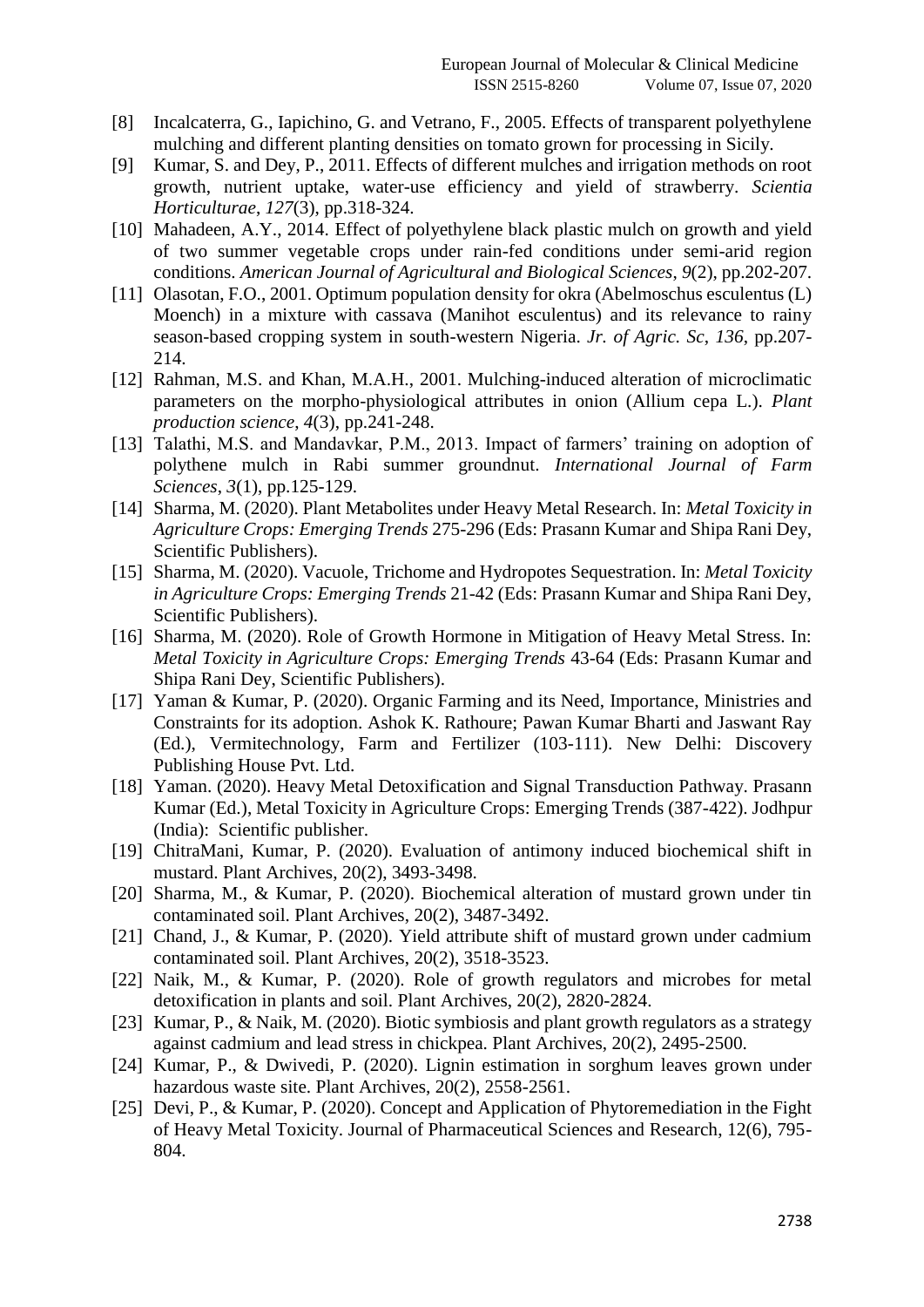- [26] Kumari, P., & Kumar, P. (2020). Trichoderma fungus in mitigation of rhizosphere arsenic: with special reference to biochemical changes. Plant Archives, 20(2), 3512-3517.
- [27] Kaur, S., & Kumar, P. (2020). Ameliorative effect of trichoderma, rhizobium and mycorrhiza on internodal length, leaf area and total soluble protein in mung bean (Vigna radiata [L.] R. Wilazek) under drought stress. Journal of Pharmacognosy and Phytochemistry, 9(4), 971-977.
- [28] Devi, P., & Kumar, P. (2020). Effect of bioremediation on internodal length and leaf area of maize plant cultivated in contaminated soil with chromium metal. Journal of Pharmacognosy and Phytochemistry, 9(4), 1408-1413.
- [29] Sharma, K., & Kumar, P. (2020). Mitigating the effect of biofertilizers on morphological and biochemical level in pearl millet grown under mercury toxicity. Journal of Pharmacognosy and Phytochemistry, 9(4), 955-961.
- [30] Kumar, S. B. P. (2020). Salinity stress, its physiological response and mitigating effects of microbial bio inoculants and organic compounds. Journal of Pharmacognosy and Phytochemistry, 9(4), 1397-1303.
- [31] Devi, P., & Kumar, P. (2020). Enhancement effect of biofertilizers on germination percentage and plant height in maize grown under chromium toxic soil. Journal of Pharmacognosy and Phytochemistry, 9(4), 702-707.
- [32] Chand, J., & Kumar, P. (2020). Biochemical shift of mustard grown under cadmium contaminated soil. Journal of Pharmacognosy and Phytochemistry, 9(3), 178-183.
- [33] Kumar, P. (2019). Evaluation Of Internodal Length And Node Number Of Pea Treated With Heavy Metal, Polyamines And Glomus. Journal of the Gujarat Research Society, 21(10s), 518-523.
- [34] Kumar, D., Rameshwar, S. D., & Kumar, P. (2019). Effect Of Intergated Application Of Inorganic And Organic Fertilizers On The Roots Of Chickpea. Plant Archives, 19(1), 857-860.
- [35] Dey, S. R., & Kumar, P. (2019). Analysis of Available Nitrogen of Wheat Cultivated Soil Treated with Organic and Inorganic Source of Fertilizers. Int. J. Curr. Microbiol. App. Sci, 8(8), 2986-2990.
- [36] Kumar, P., Siddique, A., Thakur, V., & Singh, M. (2019). Effect of putrescine and glomus on total reducing sugar in cadmium treated sorghum crop. Journal of Pharmacognosy and Phytochemistry, 8(2), 313-316.
- [37] Dey, S. R., & Kumar, P. (2019). Cadmium induced biochemical shift in maize. Journal of Pharmacognosy and Phytochemistry, 8(1), 2038-2045.
- [38] Kumar, P., & Pathak, S. (2018). Short-Term Response of Plants Grown under Heavy Metal Toxicity. Heavy Metals, 69.
- [39] Kumar, P., & Dwivedi, P. (2018). Plant lectins, agricultural advancements and mammalian toxicity. Molecular Physiology of Abiotic Stresses in Plant Productivity, 360.
- [40] Kumar, P., & Pathak, S. (2018). Nitric oxide: a key driver of signaling in plants. MOJ Eco Environ Sci, 3(3), 145-148.
- [41] Kumar, P., Pathak, S., Amarnath, K. S., Teja, P. V. B., Dileep, B., Kumar, K., ... & Siddique, A. (2018). Effect of growth regulator on morpho-physiological attributes of chilli: a case study. Plant Archives, 18(2), 1771-1776.
- [42] Kumar, P., & Hemantaranjan, A. (2017). Iodine: a unique element with special reference to soil-plant-air system. Advances in Plant Physiology (Vol. 17), 314.
- [43] Dwivedi, P., & Prasann, K. (2016). Objective plant physiology. Objective plant physiology., (Ed. 2).
- [44] Kumar, P. (2014). Significance of soil-root system and aquaporins for water homeostasis in plant-a review. Advances in Plant Physiology (Vol. 15), 15, 324.